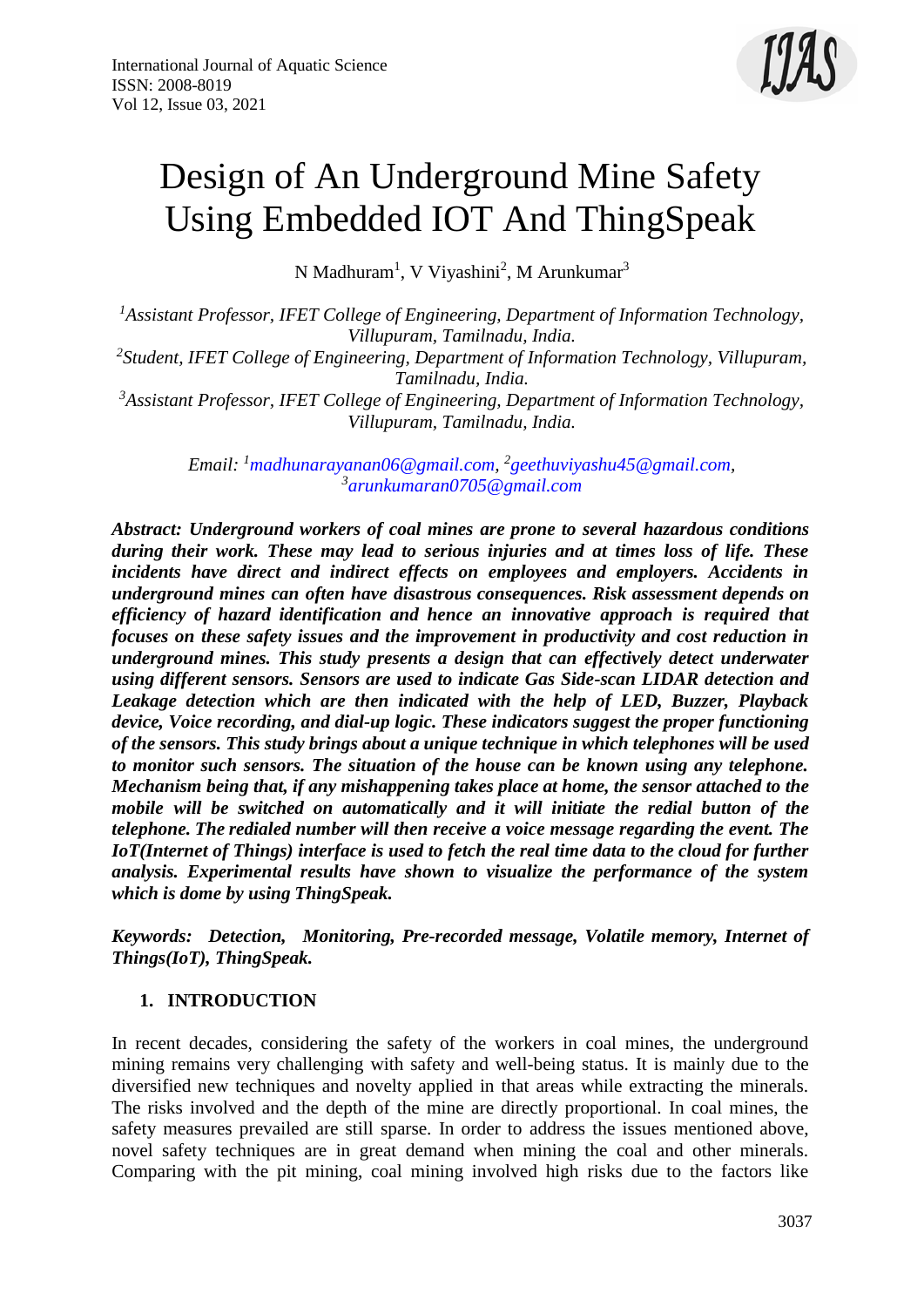

reduced ventilation and amount of potential deformations. In addition, due to the activities such as loading heavy machinery and measures taken during excavation pose to various types of risks in all stages of mining. But modern mines adopt safety techniques like wellexpertise workers, safety legislations and laws, and other standards that results in considerable changes and enhancements in open and underground mining. It is a known fact that the coal is the primary resource of energy across the country which plays a major role in the industry and manufacturing areas. Coal is the main source of the energy production and its importance is always vital and indispensable. In some cases, the unpredictable byproduct generation may be a potential threat to the nation and mainly the person working in that areas. Hence, the proposed work is a valid attempt for analyzing the causes and potential threats when designing a real-time model for monitoring and detecting using the communication technologies. Also, the proposed system infers the high-availability due to its minimal cost and energy. Furthermore, the system is useful by sharing the current status of the machineries from the remote locations. Industrial safety is a major concern with the increase in temperature due to the global warming and hence all stakeholders needs to protect their resources against intrusions and natural hazards. The proposed system employs GSM technology and Dial-up where the workers can monitor the factory against the gas leaks and high temperature. Thus, the proposed system acts as the secured system for manufacturing sectors. Here, 8051 microcontroller plays a central part of the proposed system by controlling the input and the output. The main scope of the proposed system is two-folded. First, to actuate the leakage detection and to sense the gas leakage using Gas-side scan LIDAR. This sensing model are provided with real time data acquired from the sensors integrating with the interfaces to connect with the outer world. In this proposed system, AT8951 microcontroller is used which exhibits the following features: Flash-4K bytes, RAM of 128 bytes, 32 input output lines, and dual 16-bit counters.

## **Related Work**

A diverse concept is introduced to minimize the chances of frequency failures. This concept helps to improve the accessibility for communications and positions and also increase the accuracy of the location.[1] Today, due to many challenging techniques like TOA/ TDOA, AOA, a concept named CIR (channel impulse response) is being introduced. This uses artificial neutral network or artificial intelligence matching algorithm to localize fingerprints associated with the wireless receiver.[2] Fingerprints are formed by receiving signatures and the position is estimated with the help of multiple neutral network techniques. Efforts have been made to reduce the limitations of GPS system and hence another suitable approach to find the position is developed by using localization and mapping techniques. This system applies concept of placing RF Identification (RFID) tags in the known locations. These placements will provide information regarding the first position of parked or motionless vehicle in the SLAM algorithm. Accelerometers and gyroscopes can be used as proprioceptive sensors to obtain relative position information and ground based laser range finder (LiDAR) can be used as exteroceptive sensor which will provide absolute position information. [3] Furthermore, localization algorithm in WSN is broadly categorized as: range-based and range-free schemes. Range based method assesses the interval between transmitter and receiver using received signal strength indication (RSSI). The algorithm uses signals received from RSSI and the mobile node in order to reduce the frequency of diffraction, reflection and attenuation. The nodes closer to the router and mobile nodes are given preference and hence the location is determined.[4] An approach to overcome the fluctuations in WSN is indicated. Hip mounted initial measurement unit (IMU) carried by a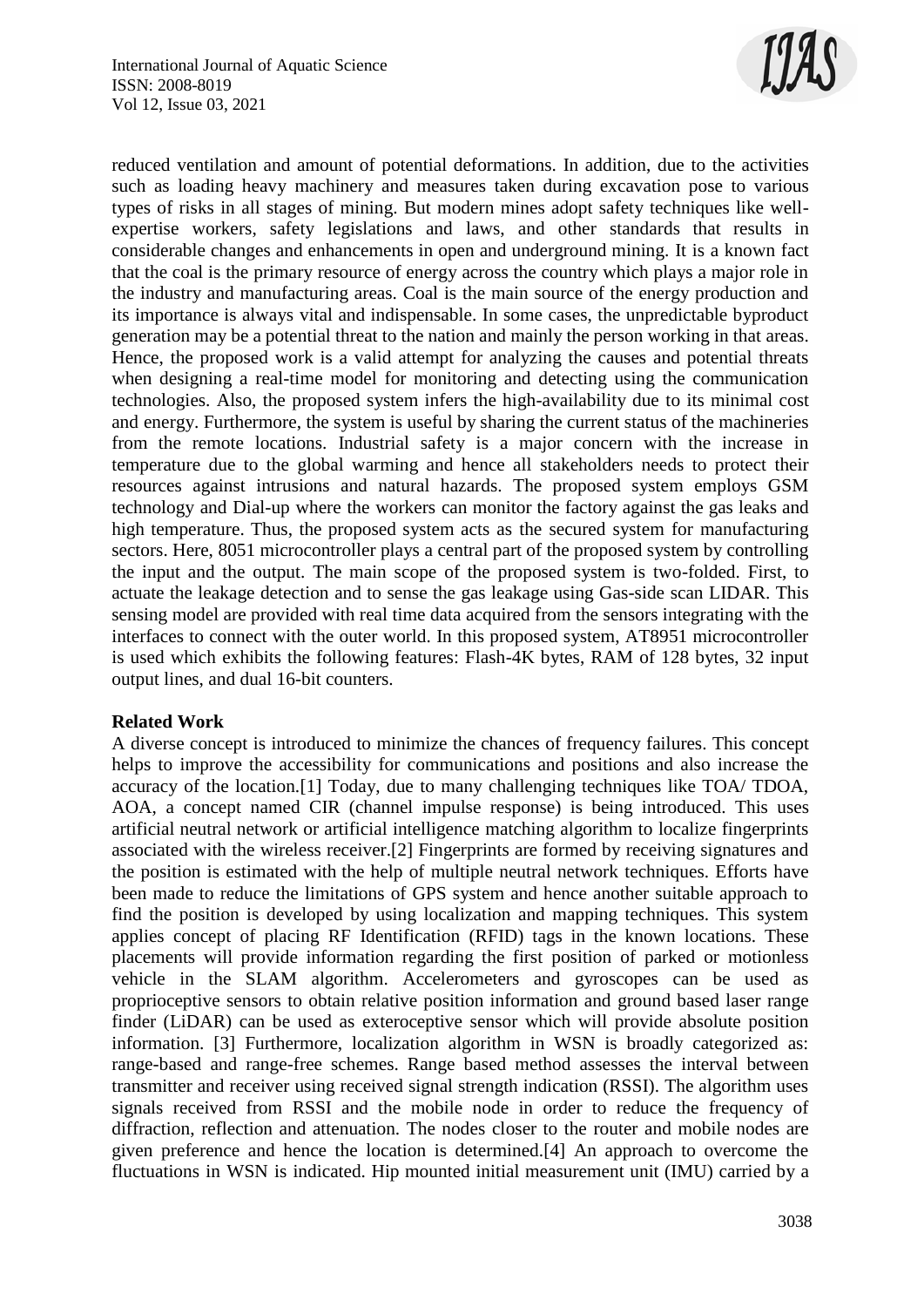

person is used as a source for data collection in the ongoing movement. RSS position estimation is stabilized using Kalman filter.[5] Recent studies have shown that this method proves effective to improve RSS localization. Barriers of traditional system such as RFID can be overcome by an innovative monitoring system that localizes mine personnel. The real time and accurate location of miners can be traced using this system. [6]This is achieved using Zigbee wireless communication technology. Moreover, a prototype was also developed to track the miners in indoor locations using ultrasonic sensors and Time Difference of Arrival Techniques (TDOA). These indicate the practicality and precision of indoor system. TDOA functions by calculating the time lag between the receiver nodes signals and the absolute position of nodes. A hyperbola is determined between the time difference between arrival and receiver nodes, on the transmitter location. A minimum of three TDOA measurements are enough to indicate the fixed location, where the hyperbolas intersect.[7] In relation to the gas concentration monitoring system, a new design was introduced. Also, its low cost, low power wireless interface software system will contribute to background development, structural protocols and technological features. It will also help in the complex development of Bluetooth Host Controller Interface (HCI).[8]

## **Proposed System**

Design of Monitoring System for Underwater Mine Safety Based on Side-scan LIDAR Network and Embedded IoT is proposed. The proposed system outlines a monitoring system for underwater safety of mines based on technologies such as IOT wireless communication and Embedded IoT network[9]. This project presents the design of an effectively functional security alarm system that can assess and monitor underwater using two significant sensors. This can be achieved by assessing the leakage accident and Gas Slide- scan LIDAR using sensors and indicators such as LED. The LED determines the proper functioning by confirming that the sensors are activated and that the sensor writing is in order[10]. An alarm is used to control a siren and auto dialing system. The arrangement of the sensors is such that the AT89C51 is placed at the centre of the Gas Side-scan LIDAR sensor and Leakage sensor alarm. AT89C51 is a microcontroller from Atmel that deliver all the functions of the alarm detection[11]. A new signal will be processed by the microcontroller program only if it detects an unchanged input for 30 milliseconds. This input and processing of new signals can be changed by enabling changes in the source code. The process flow of the proposed system is shown in figure 1.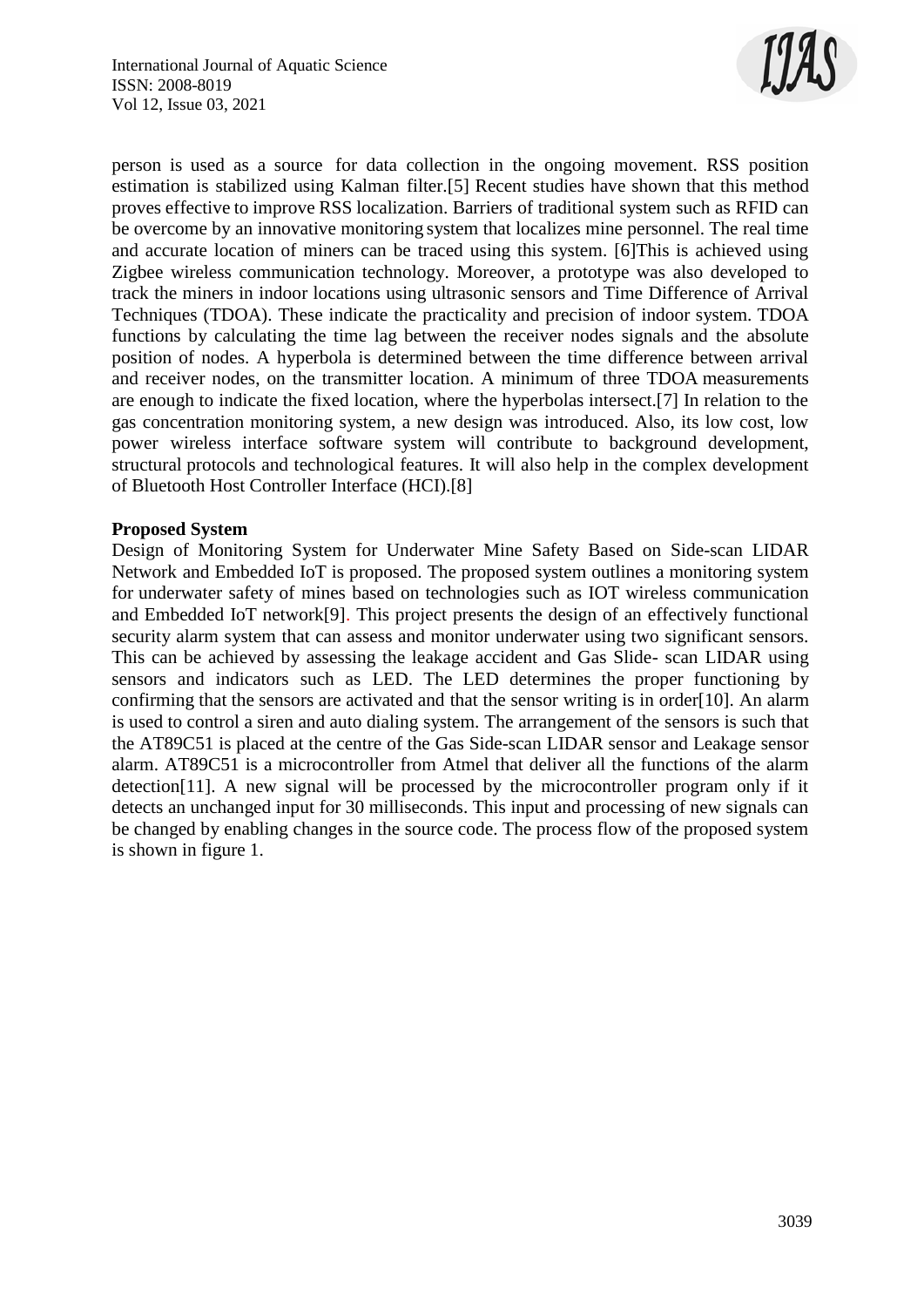International Journal of Aquatic Science ISSN: 2008-8019 Vol 12, Issue 03, 2021





# Fig.1. Flowchart of the proposed system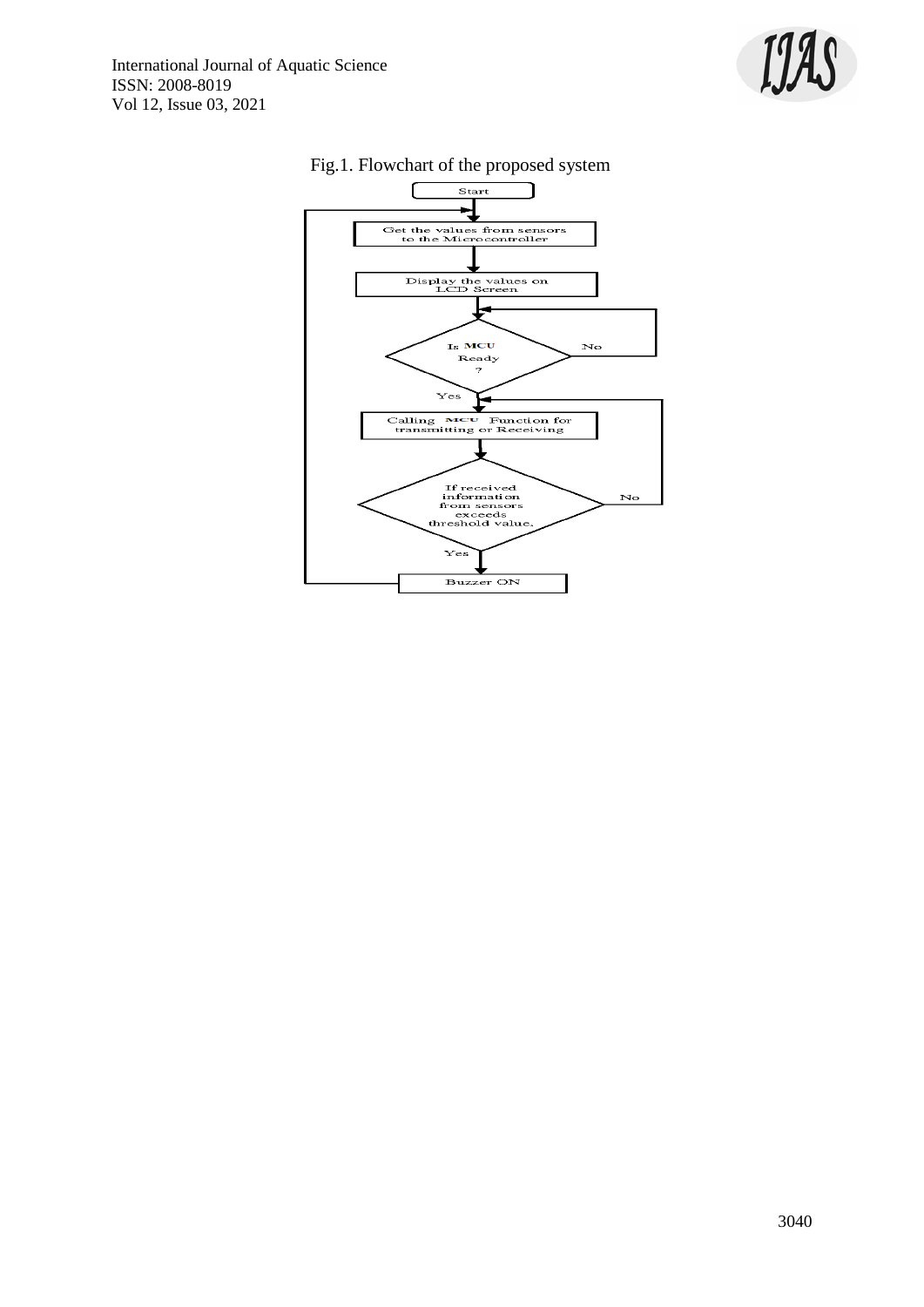International Journal of Aquatic Science ISSN: 2008-8019 Vol 12, Issue 03, 2021



## **Implementation**

In the Gas Side-scan LIDAR sensor, we use IC 555 along with the sensor as the key element. The positive supply is connected to Pin no 4 and Pin no 8, however Pin no 1 is connected to negative voltage. For the purpose of noise cancellation, a capacitor is grounded from Pin no 5. The output is then made available to pin no 3. Pin no 2 is connected to the sensor. Whereas, for Gas Side-scan LIDAR sensor, pin no 2 will be negative bias through 33k ohm resistor and pin no 3 will be positive bias (Figure 2).



Fig .2. Gas Side-scan LIDAR Sensor with MCU

At normal stage, heat is detected by the sensor, pin no 2 will be positive biased. Since pin no 2 is positive hence negative output is available to pin no 3. At temperature , pin no 2 gets voltage from 33k ohm resistor. If pin no 2 becomes negative then output is shifted to pin no 3. When the positive output is available on pin no 3 this voltage is used to switch ON NPN transistor and thus it provides a negative voltage as a pulse to the microcontroller. Microcontroller allows an auto dial- up using the relay and it also allows sending an ON signal to APR 9600 which will start to play recording message in few seconds for Gas Sidescan LIDAR. In that mid-time hands-free dials last redialed number of mobile phones which provides info to the concerned people. Likewise, the fire sensor with MCU is shown in figure 3.



Fig.3. Leakage Sensor with MCU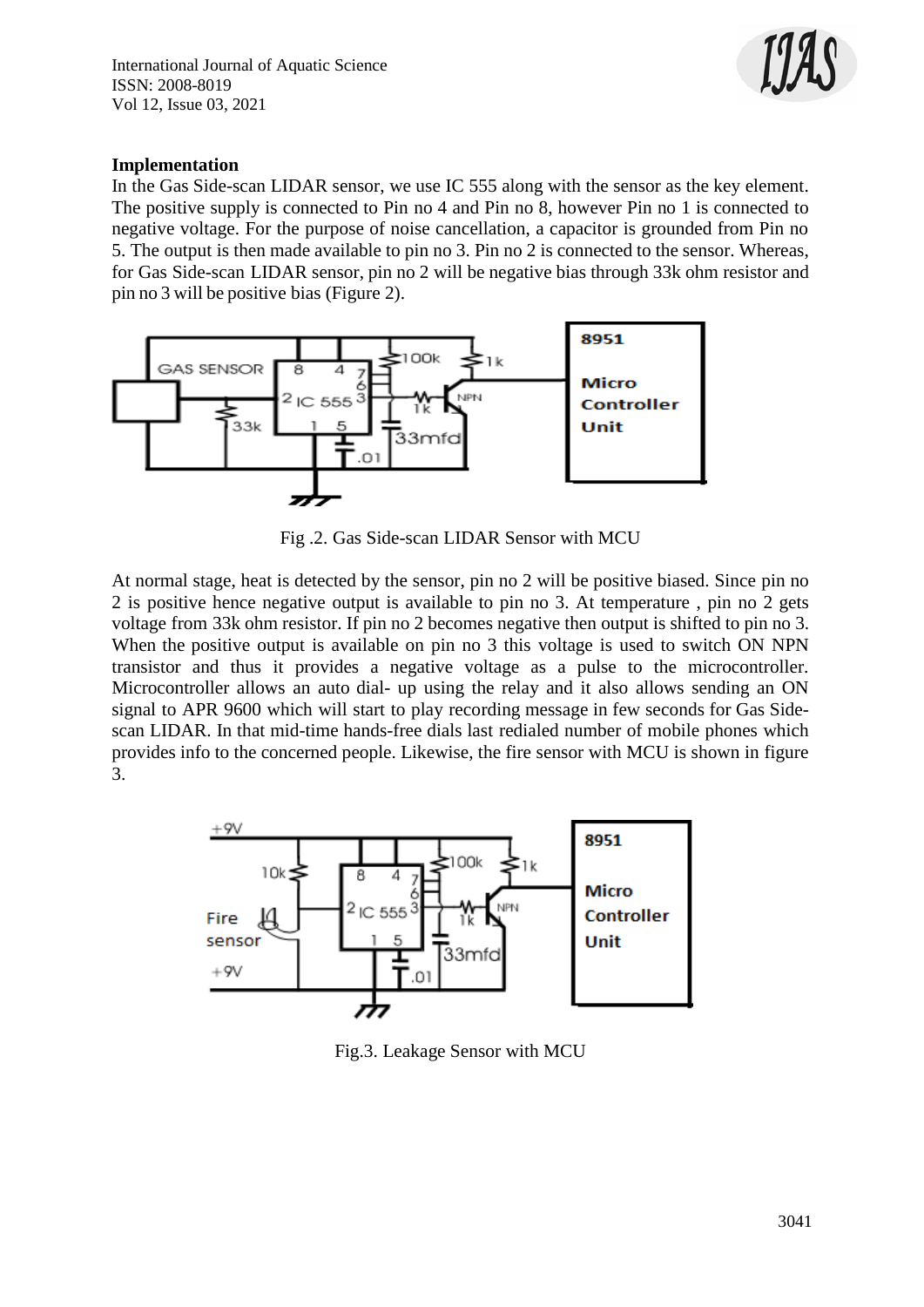

With the growth of technology, devices such as digital voice recording chips that include various features such as coding technology for decompression of speech and processing are easily accessible from several semiconductor manufacturers. Implementation of voice processing algorithms include various steps such as code-excited linear prediction and adaptive differential pulse code modulation, which are done using latest chips like Texas instrument TMS320C31. A law (specified by California Council for international trade), micro law (defined by California Council for international trade), micro law (defined by Bell telephone), and vector sum excited linear prediction. Contrastingly, APR9600, APLUS integrated circuit device is a single chip voice recorder playback device that makes use of systematic analog technique with the help of flash non- volatile memory process. This enables each cell to store maximum of 256 voltage levels. **APR 9600** is a fine quality stand-alone device with voice recorder properties, non-volatile storage and play back capacity ranging from 5 to 60 seconds. It effectively records and plays numerous messages both in pattern and random mode. It also allows the user to choose the convenient number of message rates with its corresponding standards and time of recording. Additional features of APR 9600 include microphone amplification, automatic gain control (AGC) circuits, internal anti-aliasing filter, integrated output amplifier, and message management (Figure 4).



Fig.4. APR9600 Experimental Board

The IoT server regularly collects the listed measured parameter and plots on graphs concerning the date they measured. The ThingSpeak channel settings are used to visualize the temperature changes.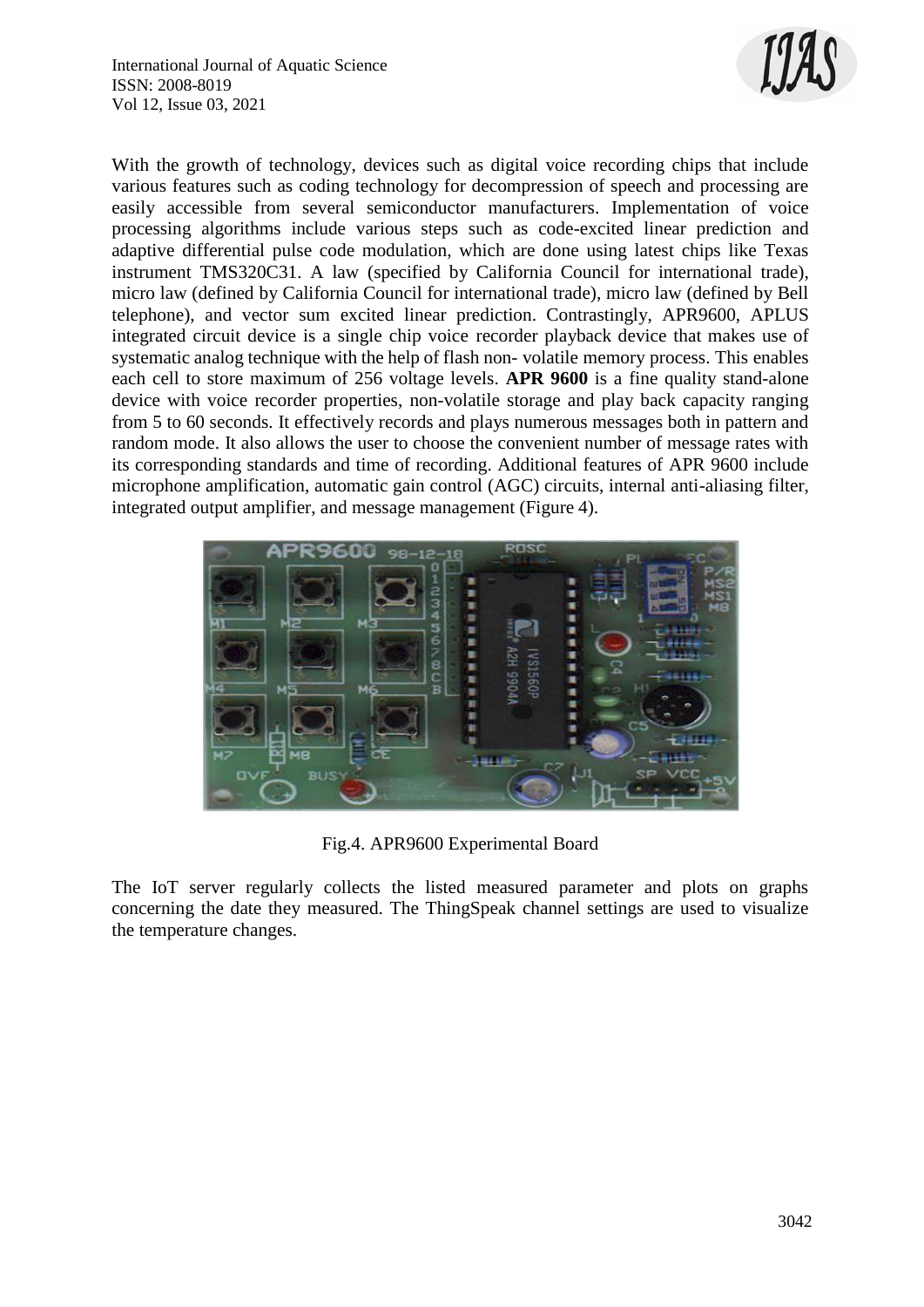



Fig.5. Temperature values plot on a graph

# **2. CONCLUSION**

This project can be concluded that the target to develop the security system-based GSM has achieved. GSM technology capable solution has proved to be controlled remotely, provides industrial security, and is cost-effective as compared to the previously existing systems without Gas Side-scan LIDAR sensor and Leakage sensor in one product or circuit. The security system is made foolproof to the maximum extent possible. In this project, we make use of a microcontroller to control the input and the output that reaches the controller. There is a large scope in the future enhancements that can be provided along with this project like actuating a Leakage detection alarm or sensing a leakage of Gas Side-scan LIDAR etc.

## **3. REFERENCES**

- [ 1] Andreas fink, Helmut Beikirch, Matthiassvob, Christian Schroder, RSSI Based Indoor positioning using Diversity and Industrial Navigation', IEEE ,2010.
- [ 2] ShehadiDayekh, Sofi eneAffes, NahiKandil, Chah e Nerguizian, Cooperative Localization in Mines Using Fingerprinting and Neural Networks', IEEE, 2010.
- [ 3] Angus F.C.Errington, Brian L.F. Daku, Arnfinn F. Prugger, Initial Position Estimation Using RFID Tags: A Least-Squares Approach', IEEE, 2010.
- [ 4] HyochangAhn, Sang-Burm Rhee, Simulation of a RSSI-Based Indoor Localization System Using Wireless Sensor Network', IEEE, 2010.
- [ 5] Johannes Schmid, Tobias G¨adeke, Wilhelm Stork, Klaus D. M¨uller-Glaser, On the Fusion of Inertial Data for Signal Strength Localization', IEEE, 2011.
- [ 6] 6uping Xu, Feng Li, Yancheng Ma, A ZigBee-based miner Localization System', IEEE, 2012.
- [ 7] Shuo pang, Ricardo Trujillo, Indoor Localization Using Ultrasonic Time Difference of Arrival', IEEE, 2013.
- [ 8] Yongping Wu, Guo Feng, Zhang Meng, The Study on Coal Mine Using the Bluetooth Wireless Transmission',IEEE, 2014.
- [ 9] Yuping Zhang, Yinghui Zhang, Chen Li2, Research of Short Distance Wireless Communication Technology in the Mine Underground',IEEE, 2014.
- [ 10] Krishanmoorthy, Sujatha, et al. "A Study on Optimization of Network latency and Pocket loss Rate." IOP Conference Series: Materials Science and Engineering. Vol. 937. No. 1. IOP Publishing, 2020.